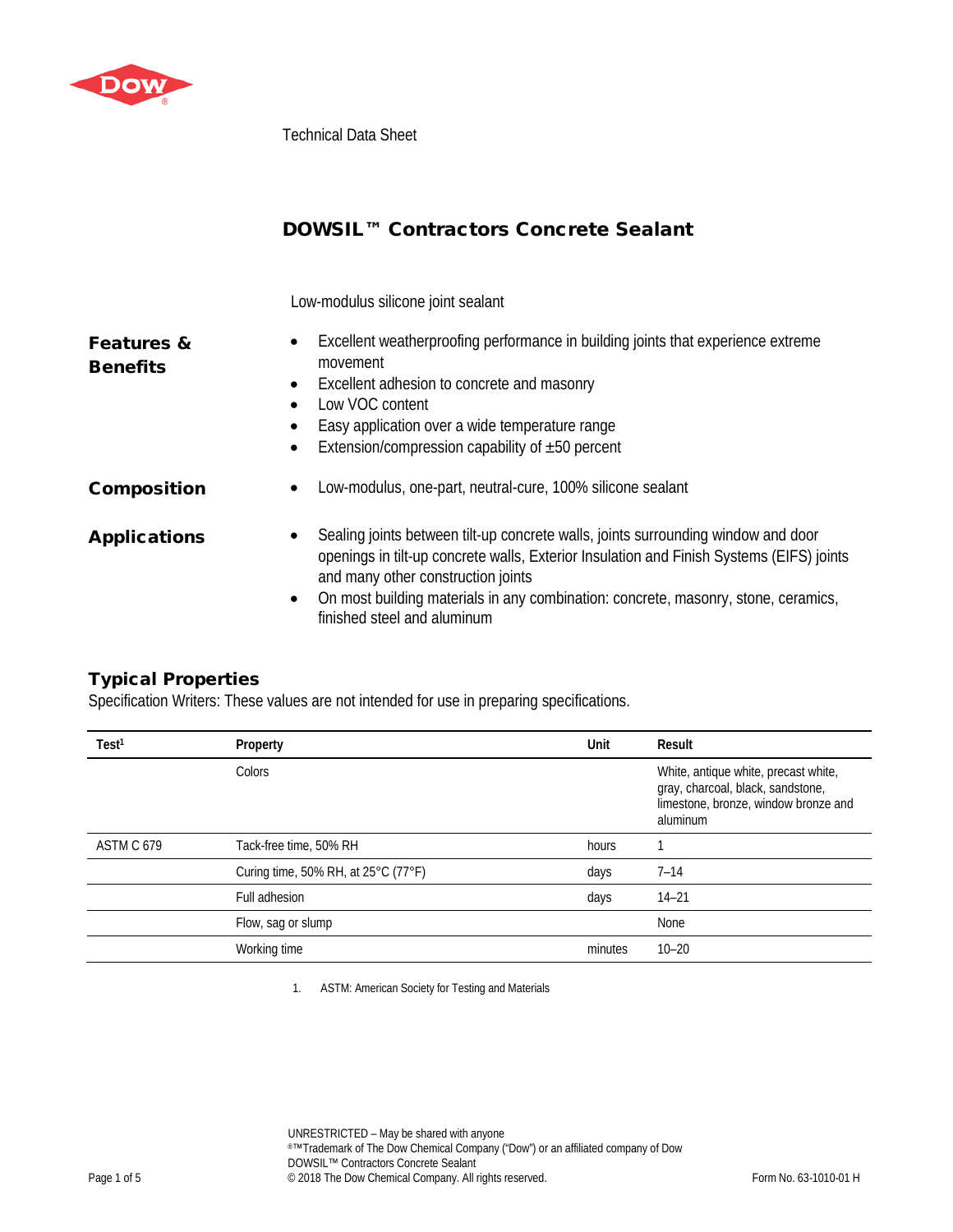## Typical Properties (Cont.)

| Test                                              | Property                                           | Unit                      | Result      |
|---------------------------------------------------|----------------------------------------------------|---------------------------|-------------|
|                                                   | VOC content                                        | g/L                       | 22          |
| As cured - After 7 days at 25°C (77°F) and 50% RH |                                                    |                           |             |
| ASTM C 661                                        | Durometer hardness, Shore A                        | points                    | 15          |
| ASTM D 412                                        | Ultimate tensile strength, maximum elongation      | psi (kg/mm <sup>2</sup> ) | 100 (0.070) |
| ASTM D 412                                        | Elongation, maximum                                | percent                   | 1600        |
| ASTM C 794                                        | Peel strength                                      | lb/in (kg/cm)             | 25 (4.46)   |
| <b>ASTM C 719</b>                                 | Joint movement capabilities, extension/compression | percent                   | ±50         |
| ASTM C 510                                        | Staining                                           |                           | None        |

**Description** DOWSIL<sup>™</sup> Contractors Concrete Sealant is a one-part, moisture-cure silicone sealant that provides durable, flexible, watertight joint seals and offers outstanding unprimed adhesion to masonry.

> The low-modulus material places only a low stress on the sealant/substrate bond line and exhibits good recovery from extension and compression, enabling superior performance in joints that experience movement extremes. The high joint movement ability of DOWSIL™ Contractors Concrete Sealant typically allows the repair of failed joints, with no joint widening – saving time and labor costs – due to the increased movement capability of this product compared to organic products used previously.

> DOWSIL™ Contractors Concrete Sealant is available in 11 standard stocked colors (white, antique white, precast white, gray, charcoal, black, sandstone, limestone, bronze, window bronze and aluminum). Custom colors are also available.

| <b>SEALANT-WATERPROOFING</b><br><b>ANGLE &amp; RESTORATION INSTITUTE</b>                                                       |                  |  |
|--------------------------------------------------------------------------------------------------------------------------------|------------------|--|
| <b>Issued to: Dow Silicones Corporation</b><br>Product:<br>DOWSIL™ Contractors Concrete Sealant                                |                  |  |
| <b>C719:</b> Pass $\checkmark$ Ext:+50%                                                                                        | Comp:-50%        |  |
| Substrate: Unprimed Glass, Mortar, Primed Anodized<br>Aluminum [1200 OS primer was applied to anodized<br>aluminum substrates] |                  |  |
| Validation Date: 4/17/18 - 4/16/23                                                                                             |                  |  |
|                                                                                                                                |                  |  |
| No. 417-CCS423                                                                                                                 | Copyright C 2018 |  |
| <b>SEALANT VALIDATION</b>                                                                                                      |                  |  |
| www.swrionline.org                                                                                                             |                  |  |

# Approvals/ Specifications

DOWSIL™ Contractors Concrete Sealant meets or exceeds the requirements of:

• ASTM Specification C 920, Type S, Grade NS, Class 50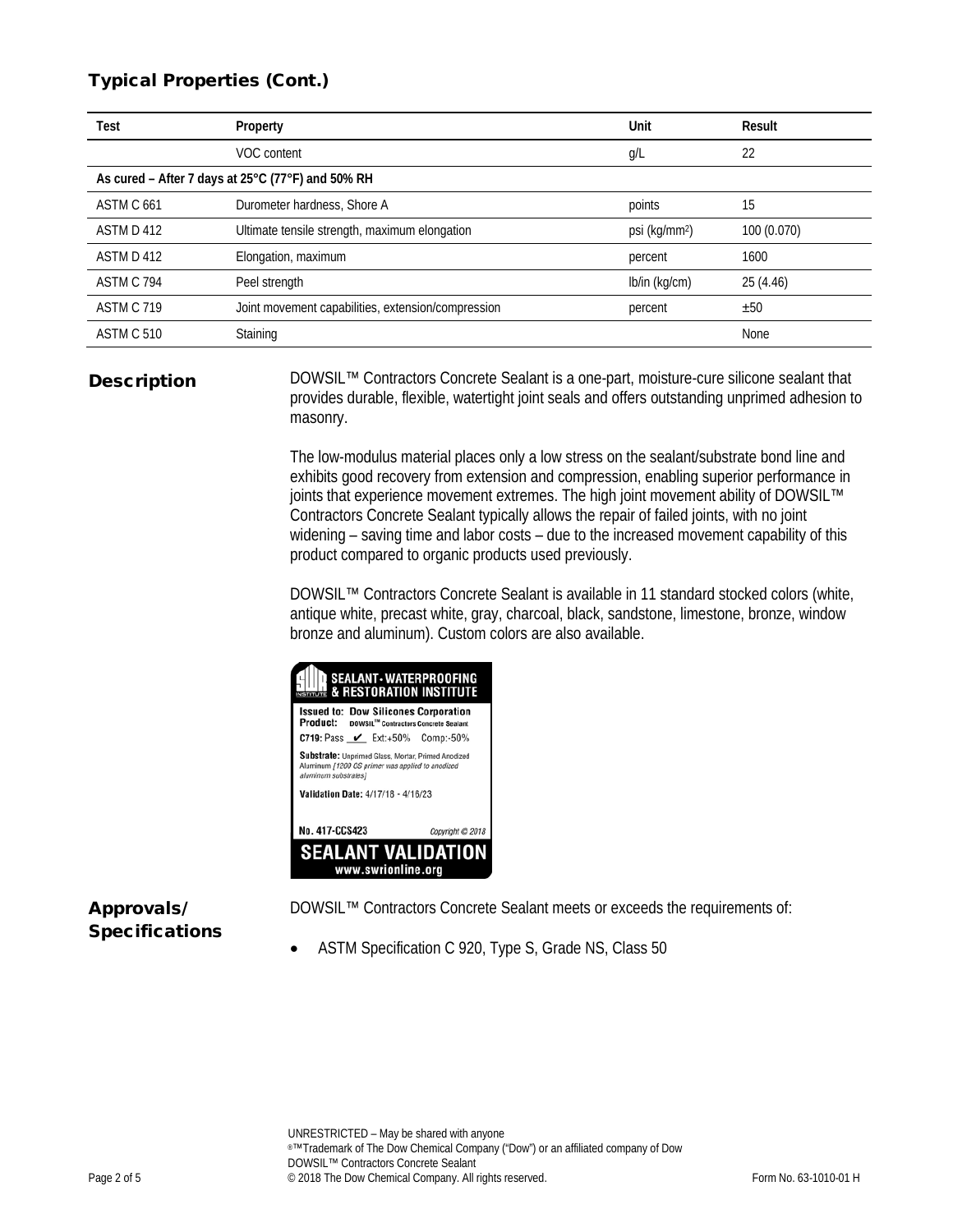How To Use Refer to the Dow Americas Technical Manual, Form No. 62-1112, for detailed information on joint design, preparatory work, priming, masking and application techniques

#### **Surface Preparation**

Clean all concrete, masonry and stone joints of all contaminants and impurities. Porous substrates should be cleaned where necessary by grinding, saw cutting, blast cleaning (sand or water), mechanical abrading or a combination of these methods as required to provide a sound, clean, dry surface for sealant application. Dust, loose particles, etc., should be blown out of joints with oil-free compressed air or be vacuum cleaned. Metal and glass surfaces adjacent to masonry should be cleaned by wiping with an oil-free absorbent cloth saturated with solvent such as xylene or toluene.1 *Do not use alcohols as they inhibit the cure.*

#### **Priming**

Primer should be applied before installing the backer rod. Applying a bead of silicone sealant to the substrate material to test adhesion prior to general use is always recommended.

Primer is not required with concrete, masonry, most glass and most porous surfaces. Most aluminum substrates (painted, mill, anodized, etc.) and other nonporous surfaces require use of a primer. Consult Dow for priming recommendations on other materials.

In all cases, a sample should be tested and/or test joints should be installed on the project.

## **Masking**

Areas adjacent to joints may be masked to ensure neat sealant lines. Do not allow masking tape to touch clean surfaces to which the silicone sealant is to adhere. Tooling should be completed in one continuous stroke immediately after sealant application and before a skin forms. Masking should be removed immediately after tooling.

## **Application**

DOWSIL™ Contractors Concrete Sealant should be applied in a continuous operation. A positive pressure adequate to properly fill and seal the joint width should be employed.

The sealant can be applied at outdoor temperatures as low as-29°C (-20°F), provided that surfaces are clean, dry and frost-free. As a general rule, condensation or frost should not be a problem above 4.4°C (40°F).

## **Tooling**

Tool or strike DOWSIL™ Contractors Concrete Sealant with light pressure to spread the material against the back-up material and the joint surfaces. *Do not use soaps, oil or alcohols as tooling aids as they inhibit the cure.*

Use a tool with a concave profile to keep DOWSIL™ Contractors Concrete Sealant within the joint.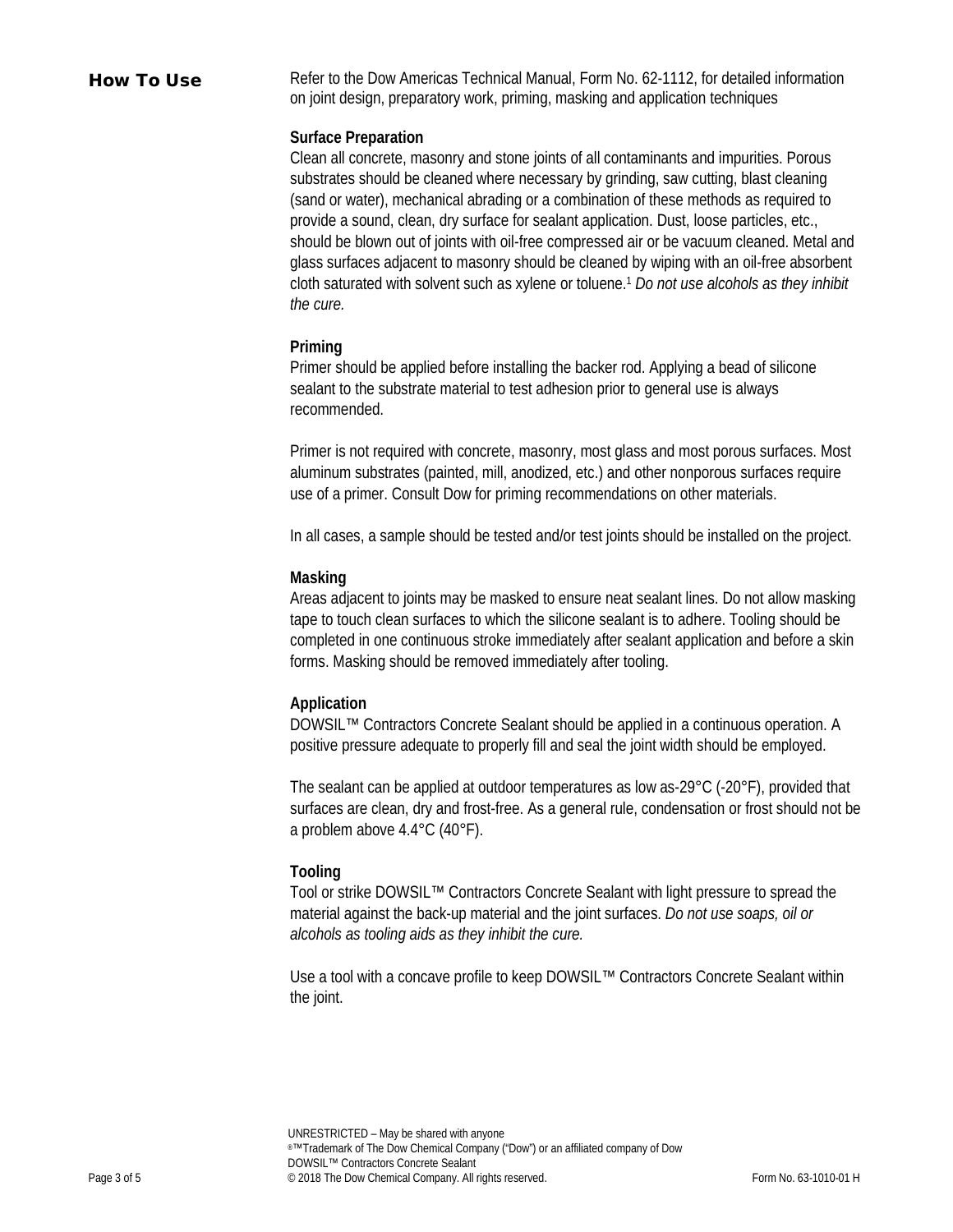| <b>How To Use</b><br>(Cont.)                                    | Cleaning<br>Do not allow uncured silicone sealants to contact non-abradable surfaces such as polished<br>granites, metal or glass. Uncured sealant will leave a film that may change the aesthetic<br>surface characteristics of these substrates. Inadvertently applied sealant should be cleaned<br>from nonporous surfaces using solvent before cure. <sup>1</sup><br><sup>1</sup> Follow the solvent manufacturer's safe handling recommendations and local, state and federal regulations regarding solvent |
|-----------------------------------------------------------------|------------------------------------------------------------------------------------------------------------------------------------------------------------------------------------------------------------------------------------------------------------------------------------------------------------------------------------------------------------------------------------------------------------------------------------------------------------------------------------------------------------------|
|                                                                 | usage.                                                                                                                                                                                                                                                                                                                                                                                                                                                                                                           |
| <b>Handling</b><br><b>Precautions</b>                           | PRODUCT SAFETY INFORMATION REQUIRED FOR SAFE USE IS NOT INCLUDED IN<br>THIS DOCUMENT. BEFORE HANDLING, READ PRODUCT AND SAFETY DATA SHEETS<br>AND CONTAINER LABELS FOR SAFE USE, PHYSICAL AND HEALTH HAZARD<br>INFORMATION. THE SAFETY DATA SHEET IS AVAILABLE ON THE DOW WEBSITE AT<br>CONSUMER.DOW.COM, OR FROM YOUR DOW SALES APPLICATION ENGINEER, OR<br>DISTRIBUTOR, OR BY CALLING DOW CUSTOMER SERVICE.                                                                                                    |
| <b>Usable Life and</b><br><b>Storage</b>                        | When stored at or below 32°C (90°F), DOWSIL™ Contractors Concrete Sealant has a shelf<br>life of 12 months from date of manufacture. Refer to product packaging for "Use By" date.                                                                                                                                                                                                                                                                                                                               |
| Packaging<br><b>Information</b>                                 | DOWSIL™ Contractors Concrete Sealant is packaged in 10.3 fl oz (305 mL) cartridges,<br>20 fl oz (590 mL) sausages that fit caulking guns, and in 2.0 gal (7.5 L) bulk pails. It can be<br>dispensed by many air-operated guns and most types of bulk dispensing equipment.                                                                                                                                                                                                                                       |
| <b>Limitations</b>                                              | DOWSIL™ Contractors Concrete Sealant should be applied to concrete that is cured for 28<br>days. Green concrete (less than 7 days old) will cause adhesion loss of the sealant.<br>Concrete 7 to 28 days old may require priming to obtain proper adhesion. Additional field<br>quality control adhesion testing is necessary if project requirements dictate sealing to<br>concrete less than 28 days old.                                                                                                      |
|                                                                 | DOWSIL™ Contractors Concrete Sealant should not be applied:                                                                                                                                                                                                                                                                                                                                                                                                                                                      |
|                                                                 | Below grade<br>To epoxy-based materials as inhibition will occur                                                                                                                                                                                                                                                                                                                                                                                                                                                 |
|                                                                 | DOWSIL™ Contractors Concrete Sealant will yellow when in contact with bitumen- or<br>EPDM-based products.                                                                                                                                                                                                                                                                                                                                                                                                        |
|                                                                 | This product is neither tested nor represented as suitable for medical or pharmaceutical<br>uses.                                                                                                                                                                                                                                                                                                                                                                                                                |
| <b>Shipping</b><br><b>Limitations</b>                           | None.                                                                                                                                                                                                                                                                                                                                                                                                                                                                                                            |
| <b>Health And</b><br><b>Environmental</b><br><b>Information</b> | To support customers in their product safety needs, Dow has an extensive Product<br>Stewardship organization and a team of product safety and regulatory compliance<br>specialists available in each area.                                                                                                                                                                                                                                                                                                       |
|                                                                 | For further information, please see our website, consumer.dow.com or consult your local<br>Dow representative.                                                                                                                                                                                                                                                                                                                                                                                                   |
|                                                                 | UNRESTRICTED - May be shared with anyone<br>®™Trademark of The Dow Chemical Company ("Dow") or an affiliated company of Dow<br>DOWSIL™ Contractors Concrete Sealant                                                                                                                                                                                                                                                                                                                                              |